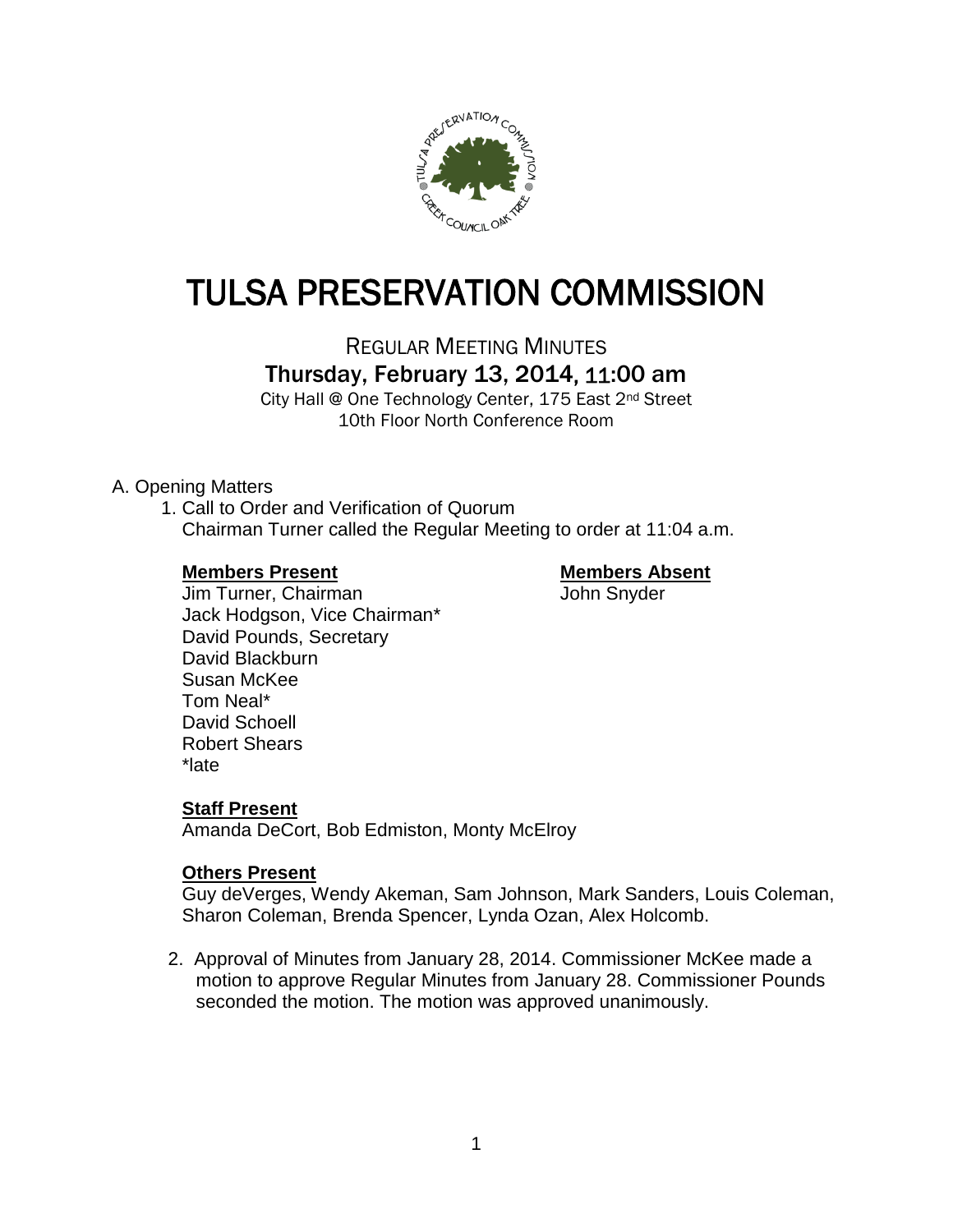| Vote: Regular Meeting Minutes from January 28, 2013 |                |            |                    |  |
|-----------------------------------------------------|----------------|------------|--------------------|--|
| In Favor                                            | <b>Opposed</b> | Abstaining | <b>Not Present</b> |  |
| 1. Blackburn                                        | <b>None</b>    | 1. Shears  | 1. Hodgson         |  |
| 2. McKee                                            |                |            | 2. Neal            |  |
| 3. Pounds                                           |                |            |                    |  |
| 4. Schoell                                          |                |            |                    |  |

- 5. Turner
- 3. Disclosure of Conflicts of Interest No one reported a conflict of interest with the proposals on the agenda.
- B. Actionable Items

#### 1. **Review of National Register Nomination, McGregor House (1401 S. Quaker) Brenda Spencer, Spencer Preservation Lynda Ozan, SHPO**

Brenda Spencer, an architectural historian who prepared the nomination, gave a history of the house and presented photographs. She summarized the significance of the house.

The McGregor House at 1401 S. Quaker Avenue in Tulsa is nominated to the National Register of Historic Places under the Multiple Property Submission, *Resources Designed by Bruce Goff in Oklahoma* as a representative of the *Pre-World War II Buildings (1915-1933)* property type. The house is significant under Criterion C – Architecture – as an intact example of architect Bruce Goff's early residential designs during his formative years in Tulsa. Designed when Goff was a teenager, the Tulsa residences reflect a synthesis of styles that Goff explored in his early years. These early residences differ in style from his later works for which he is best known. The McGregor House is an excellent example of a Prairie-Style home, distinguished by its tiered roof with wide box eaves, second-floor penthouse, full-width front porch, and prairie-style fenestration including six varying styles of windows. The residence is locally significant; the period of significance is the home's date of construction, c.1920.

Property owner Mark Sanders addressed the Commission and stated that he purchased the house though his LLC in 2013, after watching the home fall into disrepair for many years. He is currently restoring it and utilizing the historic tax credit program to bring the property back to life. He hopes to renovate it so that it can be used as a small office, because that is the most economically viable use at the current time.

Lynda Ozan, State Architectural Historian with the Oklahoma State Historic Preservation Office, added that the State Historic Preservation Review Committee would review the property at its April  $17<sup>th</sup>$  meeting in Oklahoma City.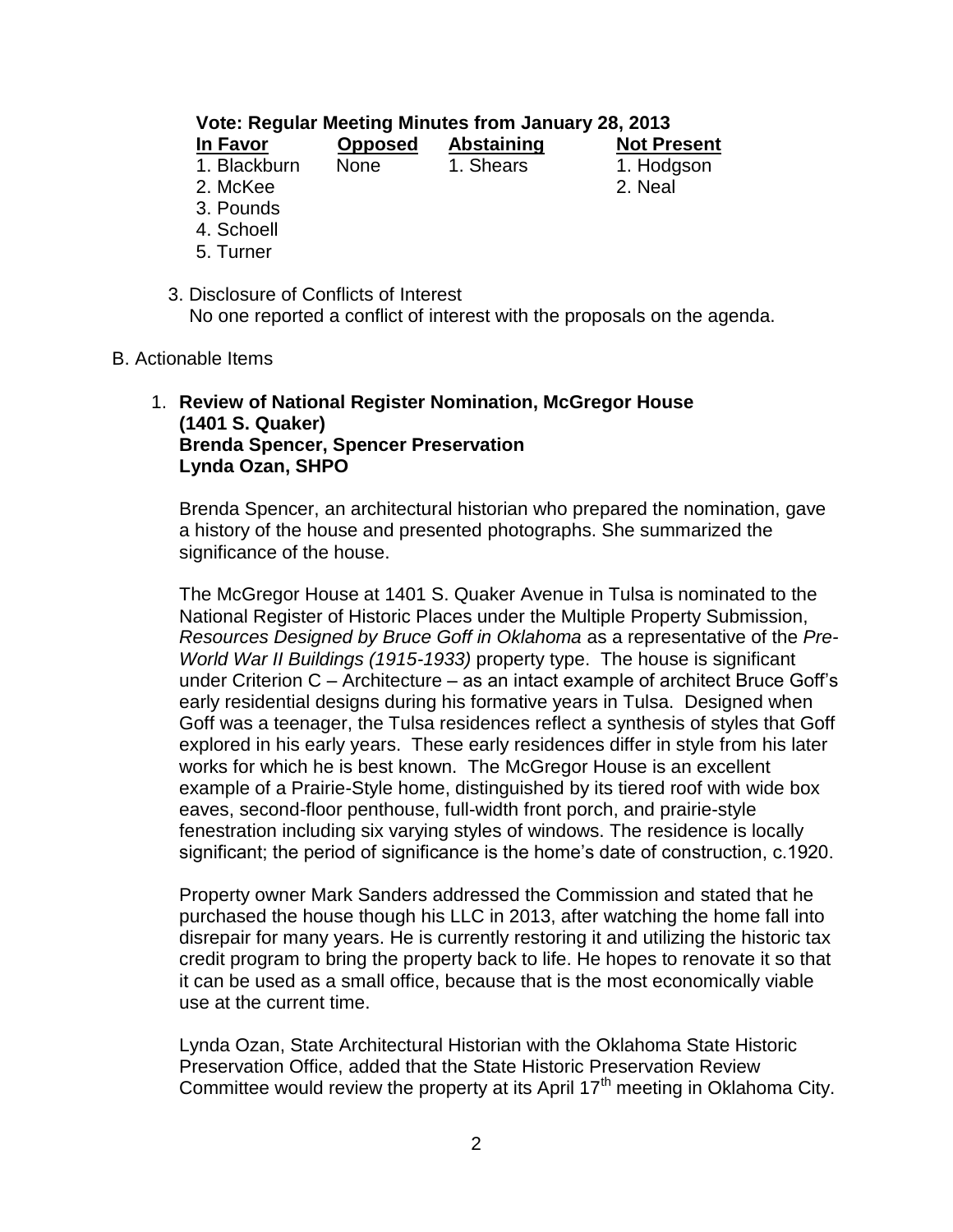Commissioner Neal made a motion to find the McGregor House eligible for National Register nomination and forward it to the State Historic Preservation Review Committee. Commissioner Hodgson seconded the motion. Chairman Turner asked for a vote on the motion.

# **Vote: 1401 S. Quaker - National Register Nomination, McGregor House**

| Opposed     | <b>Abstaining</b> | <b>Not Present</b>                   |
|-------------|-------------------|--------------------------------------|
| <b>None</b> | None              | None                                 |
|             |                   |                                      |
|             |                   |                                      |
|             |                   |                                      |
|             |                   |                                      |
|             |                   |                                      |
|             |                   |                                      |
|             |                   |                                      |
|             |                   |                                      |
|             |                   | The motion was approved unanimously. |

# 2. **COA-14-02 / 1716 S. Trenton Avenue** (Swan Lake)

Applicant: Guy de Verges

COA Subcommittee Review Date: None Request: Install iron handrails at sidewalk steps and porch steps.

Monty McElroy presented Mr. de Verges' Certificate of Appropriateness application to the Commission and read the applicable guidelines. Mr. de Verges was present to answer questions.

Commissioner Blackburn made a motion to approve the application. Commissioner Shears seconded the motion. Chairman Turner asked for a vote on the motion.

#### **Vote: 1716 S. Trenton Avenue** (Swan Lake)

| In Favor         | <b>Opposed</b> | <b>Abstaining</b>                                                       | <b>Not Present</b> |  |
|------------------|----------------|-------------------------------------------------------------------------|--------------------|--|
| 1. Blackburn     | <b>None</b>    | <b>None</b>                                                             | <b>None</b>        |  |
| 2. Hodgson       |                |                                                                         |                    |  |
| 3. McKee         |                |                                                                         |                    |  |
| 4. Neal          |                |                                                                         |                    |  |
| 5. Pounds        |                |                                                                         |                    |  |
| 6. Schoell       |                |                                                                         |                    |  |
| 7. Shears        |                |                                                                         |                    |  |
| 8. Turner        |                |                                                                         |                    |  |
| A.6.5 and G.1.3. |                | The motion to approve was approved unanimously. Guideline cited: A.1.3, |                    |  |

# 3. **COA-14-03 / 2231 E. 19th Street** (Yorktown)

Applicant: Wendy Akeman COA Subcommittee Review Date: None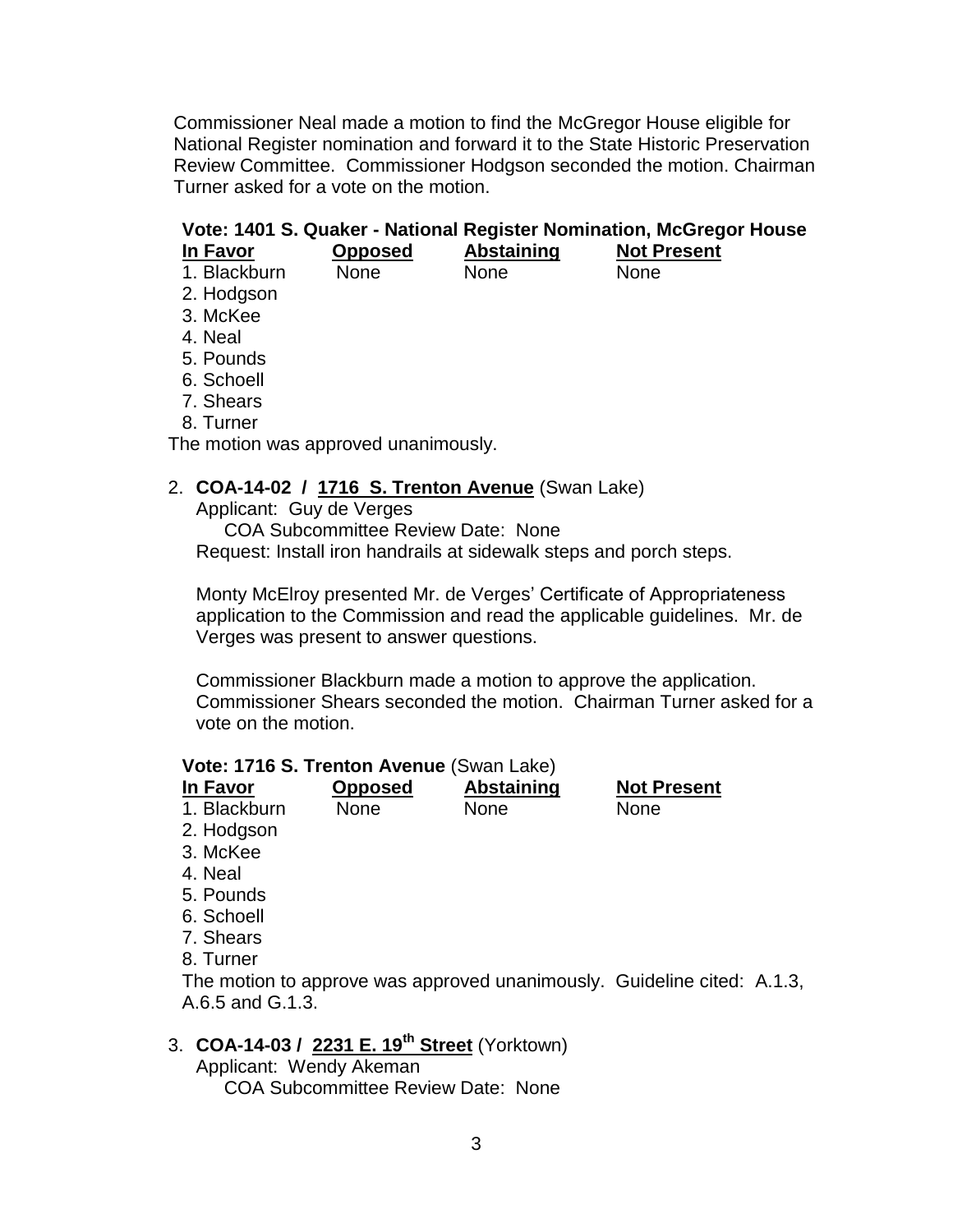Request: Replace non-original front door with new custom wood 9-lite front door and custom wood storm door.

Monty McElroy presented Ms. Akeman's Certificate of Appropriateness application to the Commission and read the applicable guidelines. Ms. Akeman was present to answer questions.

Commissioners discussed two variations of the proposed new door, one rounded top and the other a square top. Ms. Akeman stated that she would prefer the round top. She was questioned about the trim around the door if a rounded top door is installed. Commissioners asked that she come back with additional information and drawings to show detail of the proposed trim for a round top door before a decision is made.

Commissioner Blackburn made a motion to continue the application pending more information. Commissioner McKee seconded the motion. Chairman Turner asked for a vote on the motion.

# **Vote: 2231 E. 19th Street** (Yorktown)

| In Favor     | <b>Opposed</b> | <b>Abstaining</b>                                                        | <b>Not Present</b> |  |
|--------------|----------------|--------------------------------------------------------------------------|--------------------|--|
| 1. Blackburn | <b>None</b>    | None                                                                     | None               |  |
| 2. Hodgson   |                |                                                                          |                    |  |
| 3. McKee     |                |                                                                          |                    |  |
| 4. Neal      |                |                                                                          |                    |  |
| 5. Pounds    |                |                                                                          |                    |  |
| 6. Schoell   |                |                                                                          |                    |  |
| 7. Shears    |                |                                                                          |                    |  |
| 8. Turner    |                |                                                                          |                    |  |
|              |                | The motion to continue was approved unanimously. Guideline cited: A.3.3. |                    |  |
|              |                | COA-14-04 / 1804 S. Quaker Avenue (Swan Lake)                            |                    |  |

4. **COA-14-04 / 1804 S. Quaker Avenue** (Swan Lake)

Applicant: Louis and Sharon Coleman COA Subcommittee Review Date: None Request: Demolish noncontributing single-family residence.

Monty McElroy presented Mr. and Mrs. Coleman's Certificate of Appropriateness application to the Commission and read the applicable guidelines. He stated that due to alteration, the existing structure was listed as non-contributing to the historic character of the district in the National Register Nomination. Mr. and Mrs. Coleman were present to answer questions.

Mr. Coleman addressed Commissioners and stated that they plan to build a style of house that is appropriate for the neighborhood to replace the existing non-contributing house. They presently live in the Cyrus Avery house in North Maple Ridge, but are ready to downsize and want to stay in an HP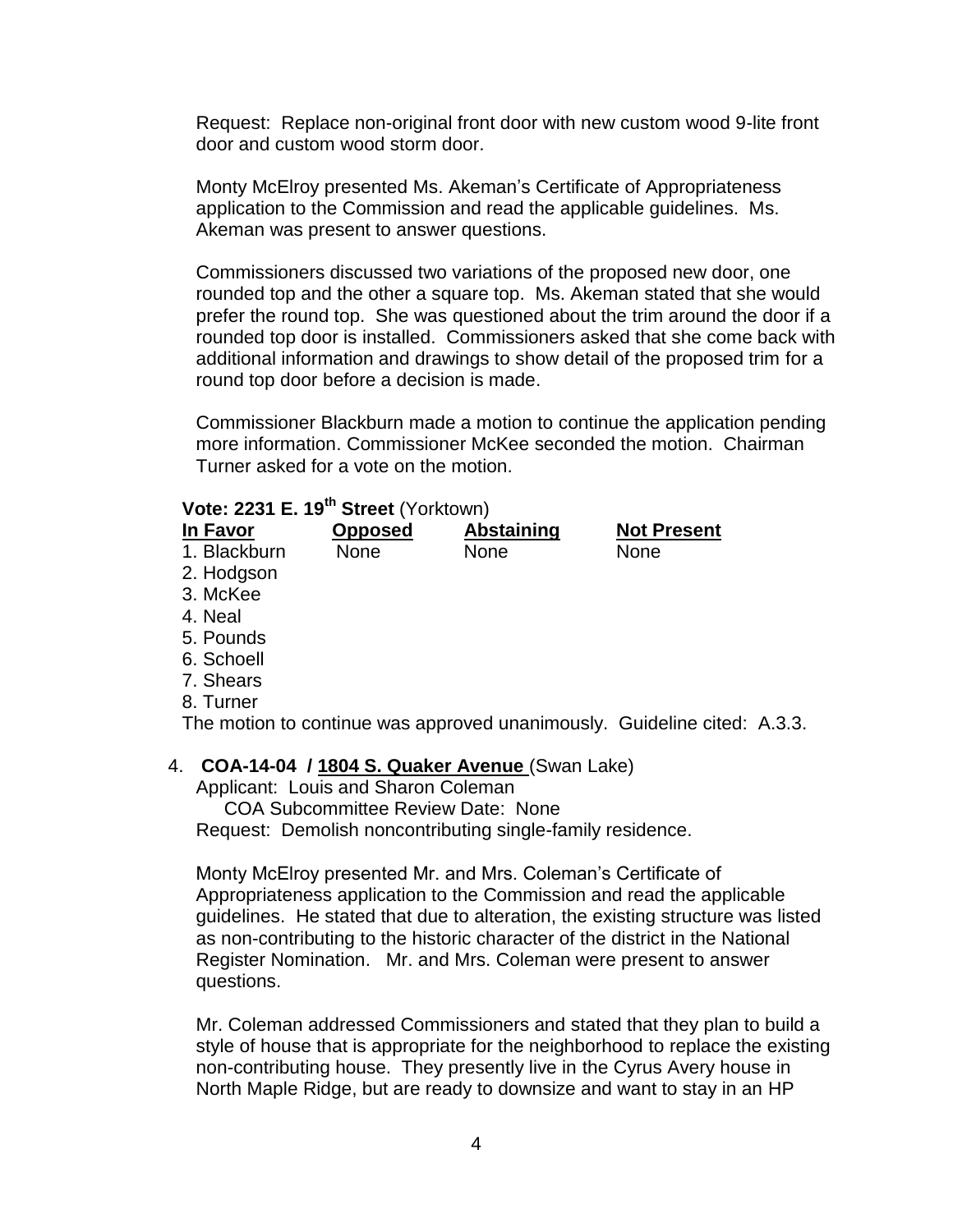District. He said that they have conferred with several neighbors surrounding the house and they were all in favor of the proposed demolition and would like to have a new house of appropriate design built in its place.

Commissioner Neal stated that not only is the house non-contributing, but it is detrimental to the character of the neighborhood.

Chairman Turner asked Mr. Coleman if it was their intent to demolish the entire structure, pool and fence and also if they had considered reusing the any of the old structure for a garage or anything like that. Mr. Coleman acknowledged that it was their intent to demolish everything and that they had not considered using any of the old structure. He felt like the structure was not structurally sound.

Chairman Turner suggested the request be broken into two parts: Part 1 that it meets Criteria #2 for demolition as non-contributing and Part 2 to approve demolition.

Commissioner Schoell made a motion for Part 1 that the structure located at 1804 S. Quaker Avenue meets Criteria #2 for demolition. Commissioner Neal seconded the motion. Chairman Turner asked for a vote on the motion.

#### **Vote: 1804 S. Quaker Avenue** (Swan Lake) Part 1

| In Favor     | <b>Opposed</b> | <b>Abstaining</b> | <b>Not Present</b> |
|--------------|----------------|-------------------|--------------------|
| 1. Blackburn | <b>None</b>    | None              | None               |
| 2. Hodgson   |                |                   |                    |
| 3. McKee     |                |                   |                    |
| 4. Neal      |                |                   |                    |
| E D. 1-      |                |                   |                    |

- 5. Pounds
- 6. Schoell
- 7. Turner

The motion that the structure meets Criteria #2 was approved unanimously. Guideline cited: F.1.1.2.

Commissioner Hodgson made a motion for Part 2 to approve for demolition. Commissioner Schoell seconded the motion. Chairman Turner asked for a vote on the motion.

| Vote: 1804 S. Quaker Avenue (Swan Lake) Part 2 |  |  |
|------------------------------------------------|--|--|
|------------------------------------------------|--|--|

| In Favor     | <b>Opposed</b> | <b>Abstaining</b> | <b>Not Present</b> |
|--------------|----------------|-------------------|--------------------|
| 1. Blackburn | 1. McKee       | <b>None</b>       | <b>None</b>        |
| 2. Hodgson   |                |                   |                    |
| 3. Neal      |                |                   |                    |
| 4. Pounds    |                |                   |                    |
| 5. Schoell   |                |                   |                    |
| 6. Turner    |                |                   |                    |
|              |                |                   |                    |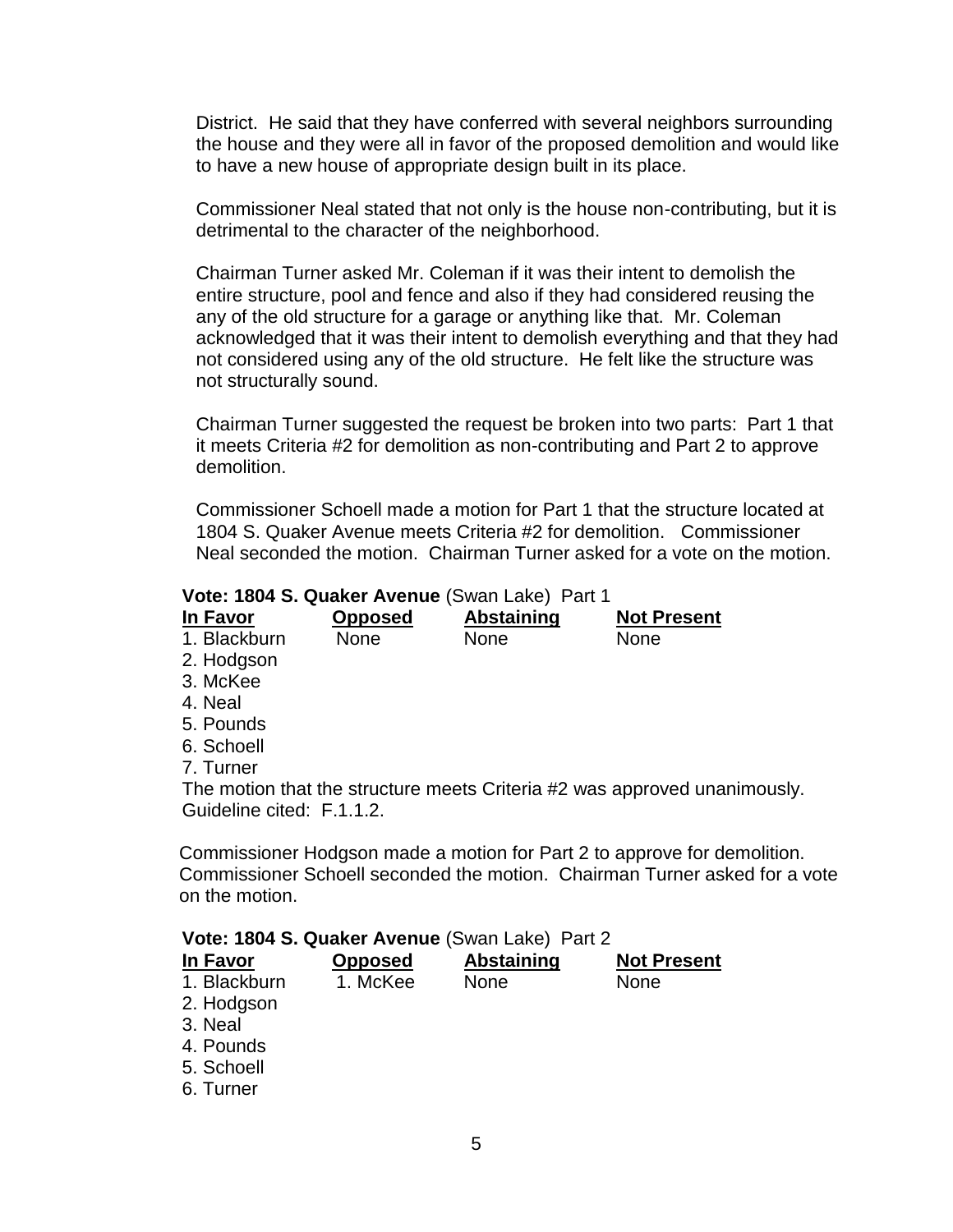The motion to approve demolition was approved by majority. Guideline cited: F.1.1.2.

#### 5. Changes to Rules and Regulations – Articles VII & VIII

Chairman Turner stated that this was the final reading of the changes to Rules and Regulations and asked if anyone had any changes or questions; having none, he asked for a motion.

Commissioner Pounds made a motion to approve the changes to Rules and Regulations – Articles VII and VIII. Commissioner Shears seconded the motion. Chairman Turner asked for a vote on the motion.

| Vote: Changes to Rules & Regulations - Articles VII & VII |                |                   |                    |
|-----------------------------------------------------------|----------------|-------------------|--------------------|
| In Favor                                                  | <b>Opposed</b> | <b>Abstaining</b> | <b>Not Present</b> |
| 1. Blackburn                                              | None           | None              | None               |
| 2. Hodgson                                                |                |                   |                    |
| 3. McKee                                                  |                |                   |                    |
| 4. Neal                                                   |                |                   |                    |
| 5. Pounds                                                 |                |                   |                    |
| 6. Schoell                                                |                |                   |                    |
| 7. Shears                                                 |                |                   |                    |
| 8. Turner                                                 |                |                   |                    |
| The motion to approve was approved unanimously.           |                |                   |                    |

#### C. Reports

1. Staff

Bob Edmiston gave updates on the Sinclair Building and the McBirney Mansion.

2. Chair

No report

3. Committees

a) Rules and Regulations No report

b) Outreach No report

D. New Business None

#### E. Announcements and Future Agenda Items

Amanda DeCort mentioned the Second Saturday downtown walking tours sponsored by the Tulsa Foundation for Architecture on the second Saturday of every month.